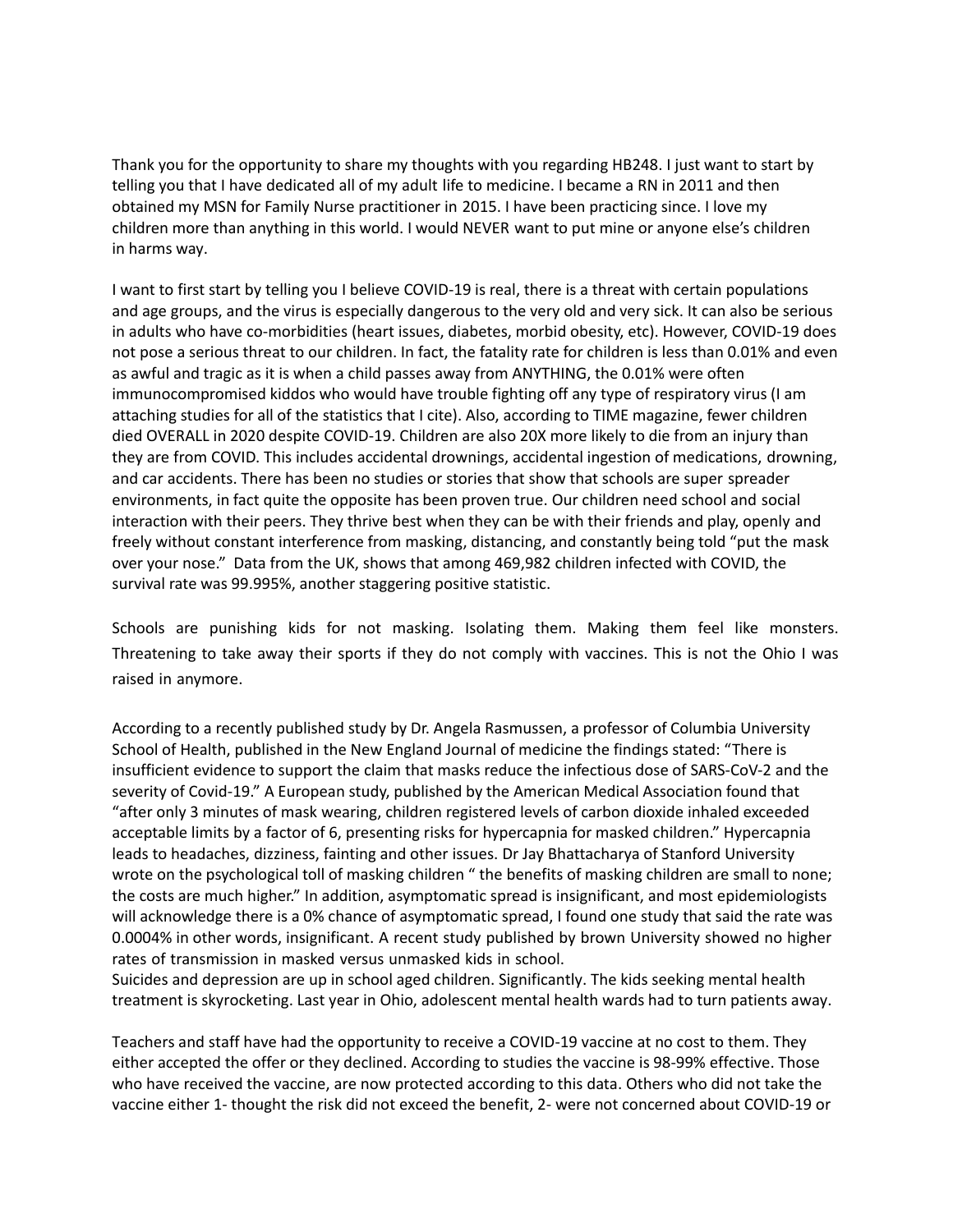3- just simply did not want to take it. But, they had a choice and they each made a choice that was best for themselves and for their family. They are allowed to make that choice and I respect it. However, we can no longer say children are putting teachers at risk due to 1- vaccine availability and 2- the information and statistics I cited above do not put children at risk or teachers at risk from contracting it from students. It is very plain and simple. Do not send your kids to school if sick at all. My boys missed more school than I liked, but I did not send them if they had any complaint as I felt this was the right thing to do.

In the medical world, we analyze risk versus benefit for every treatment we suggest. I am 100% for well studied vaccines, my children are fully vaccinated and their vaccines records are complete. However, in children the risk versus benefit of a COVID-19 vaccine, shows that there is concern for parents when vaccinating their children against COVID-19. After being approved for emergency use in children just a couple of months ago, there have been over 700 reports of myocarditis, which is more cases of myocarditis in a given year for children of this age group. Risk versus benefits needs to be analyzed in every age group, and in school aged children there needs to be more studies. With a survivability rate of over 99.995%, parents have to make a choice on what is best for their children. Children and families should not be punished or threatened with continued masking if they do not choose to vaccinate against COVID-19, because there is a risk involved with vaccination. Even if small, this choice is something that needs to be made amongst families, not departments of health or boards. Recommendations can be made, but we must have a choice.

According to the Associated press, overdose rates are up by 29% from lockdowns and closures. Children are trying to make sense of this all and are turning to to illicit drugs to cope. Drugs can infiltrate any community and school, regardless of size. Children need normalcy to feel safe and comfortable.

 In conclusion, I would like to share some personal stories regarding masking and school. My youngest When I asked about mask breaks, I was told by the school nurse he could talk to a counselor………….that older son Braydon has had 10 treatments on a wart on his face that the dermatologist said is from son went from looking forward to school every day to hating it. I had to drag him out of bed. He was in the gifted program at Bellevue, he still did well here at SE but he hated school because of his masks. I had to beg my pediatrician for a face shield order and then Branson felt isolated, alone, and different.He had a terrible time making friends at first with the masks and distancing, and often begged me to "let me take this off." I told him I would home school him and he said "Please I want friends." was not the issue…he was anxious and uncomfortable. Very heartbreaking for a parent to hear. My masking. It cannot be allowed to continue.

Finally, I would like to say if teachers and students want to mask and get the vaccine then they can very well go ahead. I am not judging them. They feel differently than I do. Many are still being cautious, opportunity to be vaccinated should they chose, and that masking is psychologically harmful t and that is absolutely okay and respected. But, they have a choice, and so should we as parents. With the statistics and data above, it is well known that children are not at risk, that those at risk have the children who do not wish to wear one.